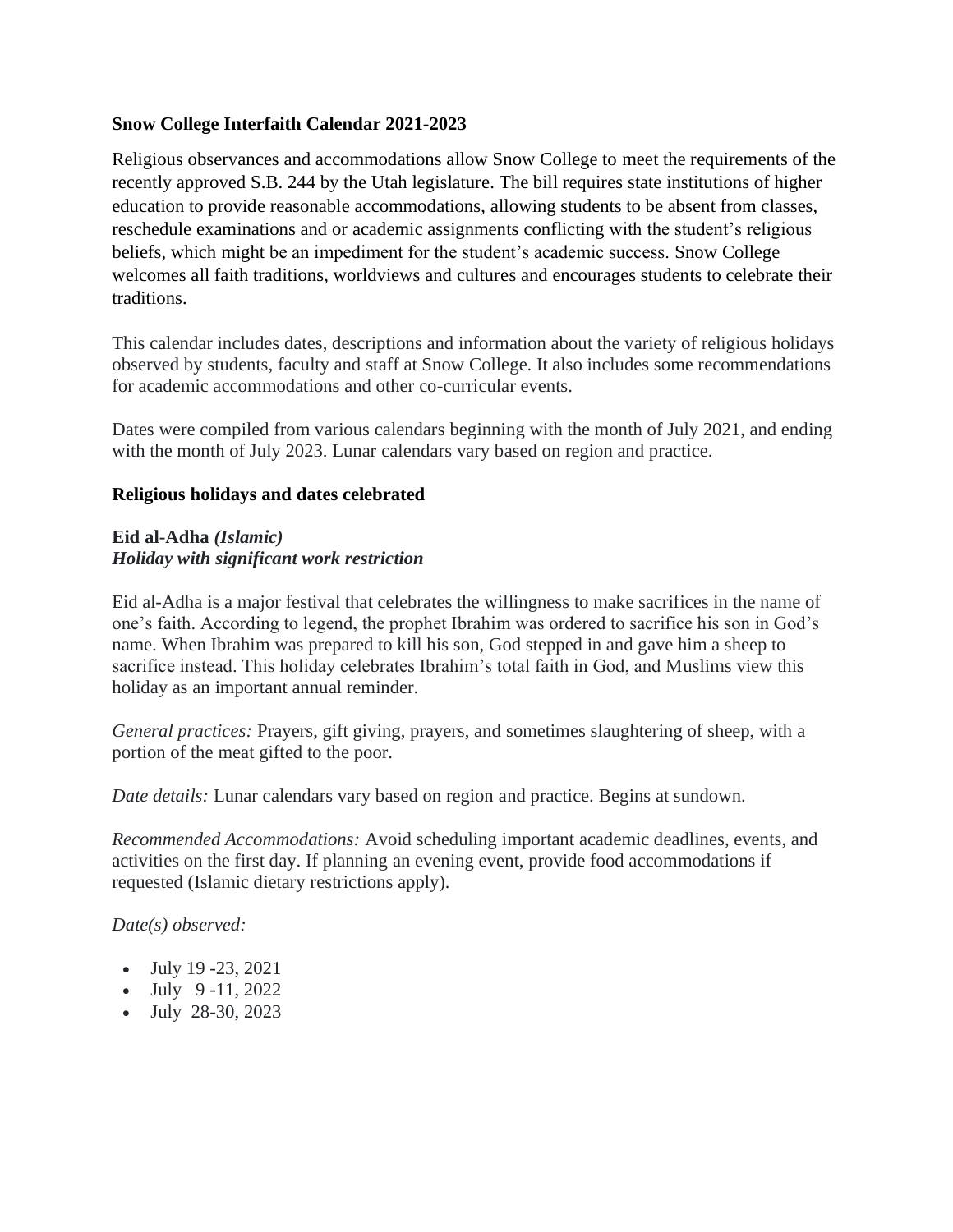### **Raksha Bandhan** *(Hindu)*

The Rakhi festivity falls in the holy month of Shravan; the origin and history of Rakhi can be dated back to the mythological Pouranik times.

*General practices:* A day to acknowledge siblings and their relationships.

*Date(s) observed:*

- Aug. 21, 2021
- Aug. 11, 2022
- Aug. 30, 2023

**Krishna Janmashtami** *(Hindu)*.This two-day festival celebrates the birth of Krishna, a widelyworshiped Hindu god. Krishna is considered to be a warrior, hero, teacher and philosopher.

*General practices:* During this festival, Hindus are likely to forgo sleep in order to sing bhajans, traditional Hindu songs. Many Hindus also fast during the first day of the festival. Dances, songs and plays depicting the life of Krishna are common.

*Date details:* The first day is called Krishan ashtami or Gokul ashtami. The second day is known as Kaal ashtami or more popularly Janam ashtami.

*Recommended accommodations:* Avoid scheduling major academic deadlines on this day, since it is likely that students will be operating on very little sleep.

*Date(s) observed:* 

- Aug. 29, 2021
- Aug. 18, 2022
- Sept. 6, 2023

# **Rosh Hashanah** *(Jewish) Holiday with significant work restriction*

Start of the Jewish New Year, day of judgment and remembrance; the Jewish calendar celebrates the New Year in the seventh month (Tishrei) as a day of rest and celebration ten days before Yom Kippur.

*General practices:* Prayer in synagogue and festive meals

*Date details:* Begins at sundown.

*Recommended accommodations:* Avoid scheduling important academic deadlines, events, or activities on this date.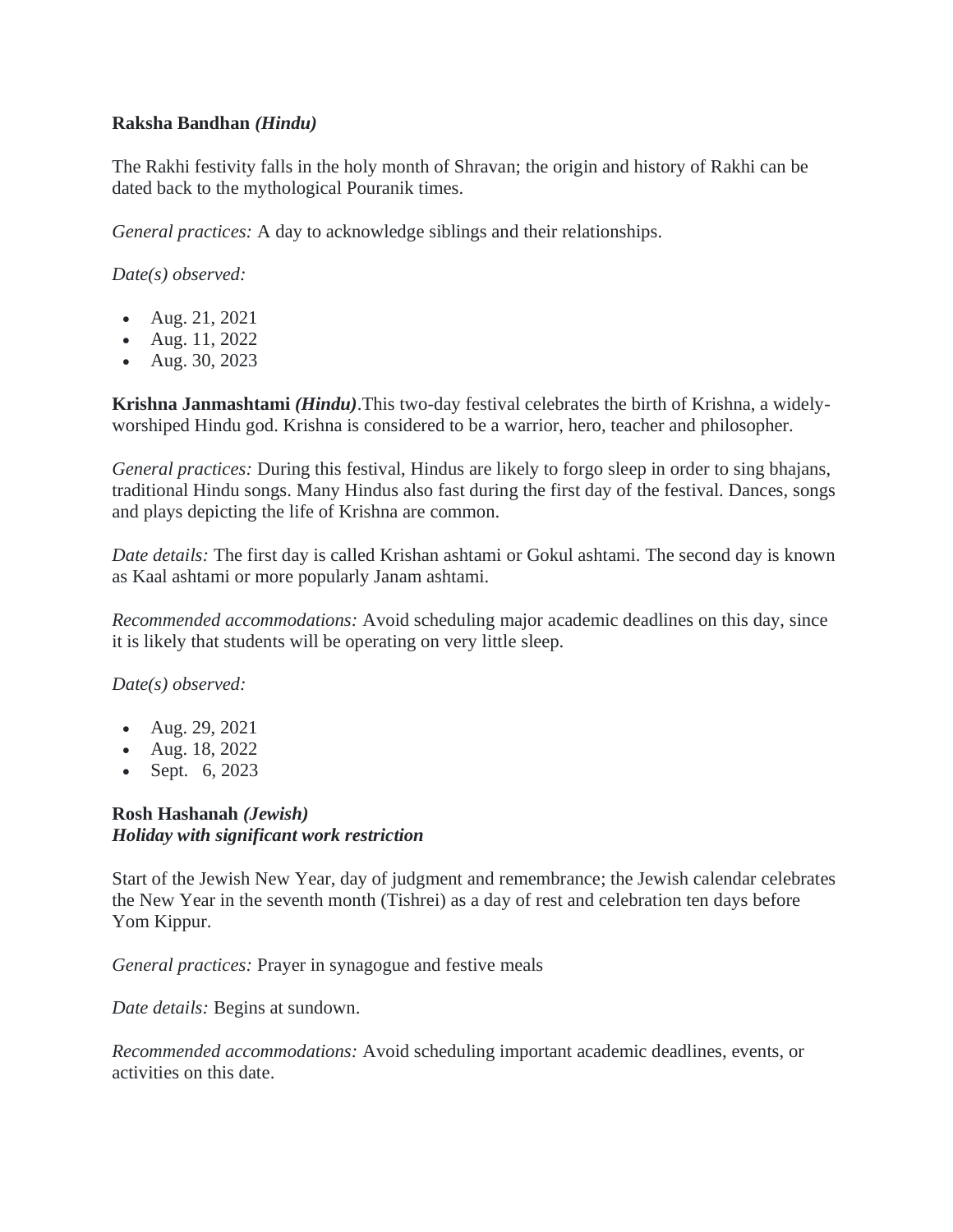# *Date(s) observed:*

- Sept. 6-8, 2021
- Sept. 25-27, 2022
- Sept. 15-17, 2023

# **Mabon / Alban Elfed / Autumnal Equinox** *(Pagan, Wiccan, Druid)*

Also referred to as Harvest Home, the Feast of the Ingathering, and Meán Fómhair. Mabon is the second celebration of the harvest, a ritual of thanksgiving for the fruits of the earth, and a recognition of the need to share them to secure the blessings of the Goddess and the God during the coming winter months. One of the eight major annual sabbats or festivals.

*General practices:* At Mabon, day and night are in equal balance. It is a time to offer gratitude for the blessings of the harvest and also to begin to prepare for turning inward. Making dishes with apples, squash and pumpkins as part of ritual celebration is customary.

*Date(s) observed:* same days every year.

- Sept. 21-29, 2021
- Sept. 21-29, 2022
- Sept. 21-29, 2023

# **Yom Kippur** *(Jewish) Holiday with significant work restriction*

Yom Kippur is often considered the holiest day of the year for Jews, and the day is dedicated to atonement and abstinence.

*General practices:* During Yom Kippur, Jews fast from before sundown until after sunset, and light a Yahrzeit memorial candle at sundown on the night of Yom Kippur.

*Date details:* Begins at sundown.

*Recommended accommodations:* Avoid scheduling important academic deadlines, events, or activities on this date and after a day of fasting.

- Sept. 15-16, 2021
- Oct. 4-5,  $2022$
- Sept. 24 25, 2023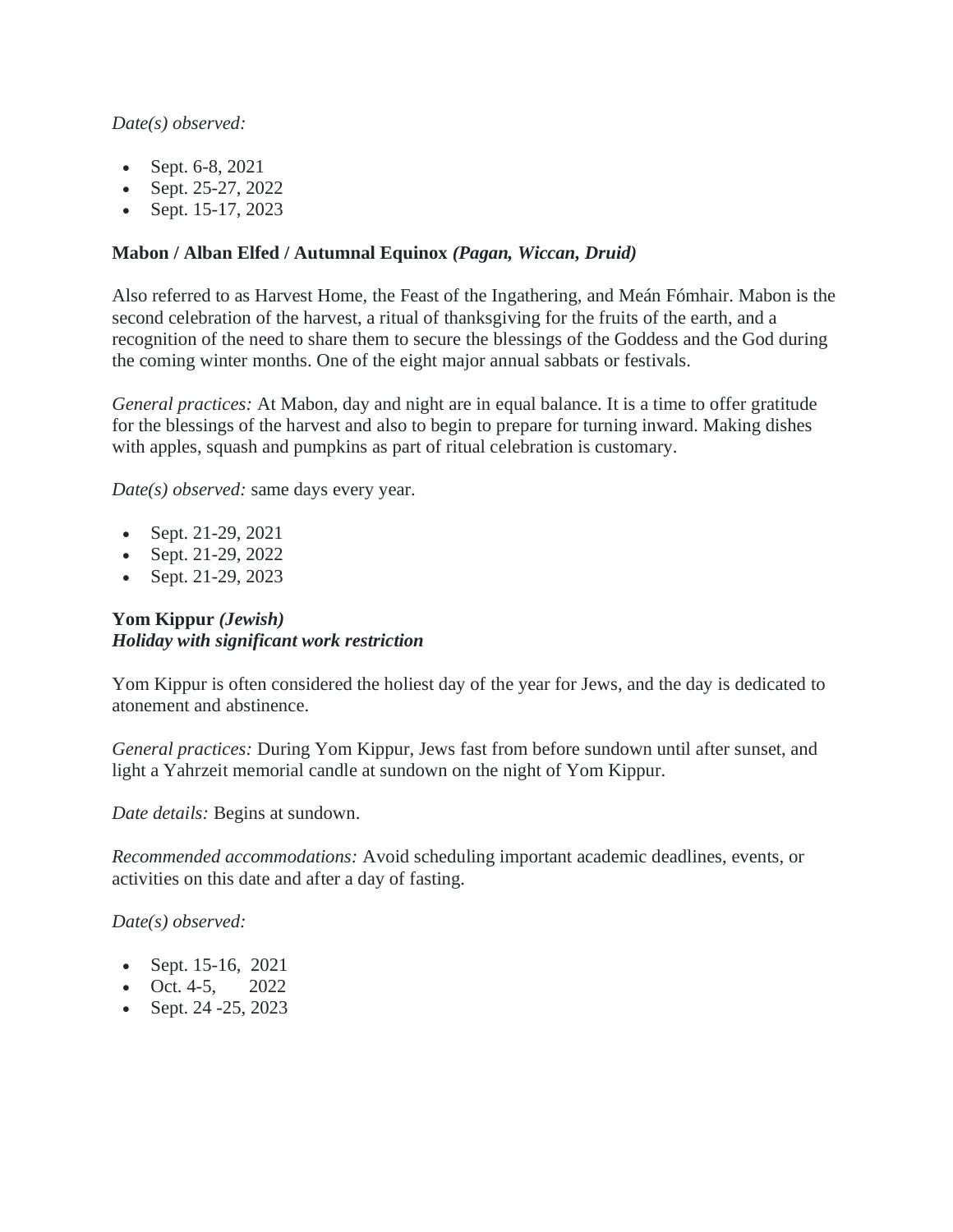# **Sukkot** *(Jewish) Holiday with significant work restriction*

A week-long celebration which begins with the building of Sukkah for sleep and meals. Sukkot is named for the huts Moses and the Israelites lived in as they wandered the desert before reaching the promised land.

*General practices:* Families in the United States commonly decorate the sukkah with produce and artwork.

*Date details:* Begins at sundown. Work holiday varies by denomination.

*Recommended accommodations:* Avoid scheduling important academic deadlines, events, or activities on the first two days.

*Date(s) observed:*

- Sept. 20-27, 2021
- Oct. 9-16, 2022
- Sept. 29- Oct. 6, 2023

# **Shemini Atzeret** *(Jewish) Holiday with significant work restriction*

Also known as Atzereth, this is a fall festival, which includes a memorial service for the dead and features prayers for rain in Israel.

*General practices:* Jews light a Yahrzeit memorial candle at sundown on Shemini Atzereth (the eighth night of Sukkot).

*Date details:* Begins at sundown.

*Recommended accommodations:* Avoid scheduling important academic deadlines, events, or activities on this date.

*Date(s) observed:* 

- Sept. 27-28, 2021
- Oct.  $16 17$ , 2022
- Oct.  $6 7$ , 2023

# **Simchat Torah** *(Jewish) Holiday with significant work restriction*

Simchat Torah marks the completion of the annual cycle of the reading of the Torah in the synagogue and the beginning of the new cycle.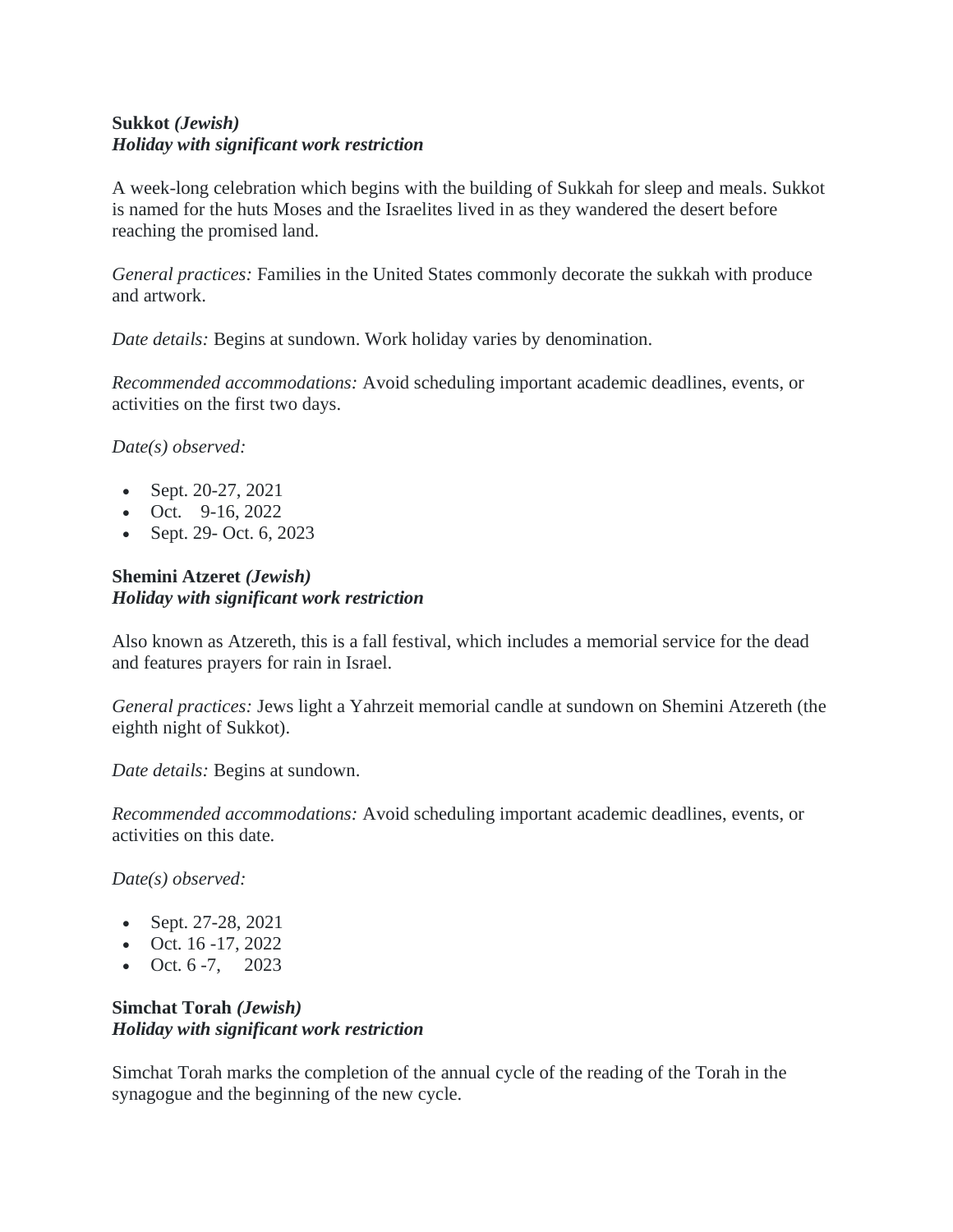*General practices:* Practitioners dance in synagogues as all the Torah scrolls are carried around in seven circuits.

*Recommended accommodations:* Avoid scheduling important academic deadlines, events, and activities on this date.

*Date(s) observed:* 

- Sept. 28-29, 2021
- Oct. 17 -18, 2022
- Oct.  $7 8$ , 2023

# **Navaratri** *(Hindu)*

Navarati is one of the greatest Hindu festivals, and celebrates the triumph of good over evil. During this time, Hindus worship Durga, Lakshmi, and Saraswati.

*General practices:* Durga is the mother goddess, and so Hindus try to visit their mothers and other relatives during this time. Some Hindus will pray and fast, and there are often feasts and dances.

*Date(s) observed:* 

- Oct.  $8 15$ , 2021
- Sept. 26- Oct. 4, 2022
- Oct.  $15 23$ , 2023

# **Birth of Bahá'u'lláh** *(Baha'i) Holiday with significant work restriction*

This holiday celebrates the birthday of Bahá'u'lláh, one of the Baha'I faith's most important figures. For Bahá'ís, the Birth of Bahá'u'lláh is a Holy Day celebrating the rebirth of the world through the love of God, just as Christmas is for Christians.

*Recommended accommodations:* Avoid scheduling important academic deadlines, events, or activities on this date. Baha'i employees will likely request to have this day off.

- Nov.  $6 7$ , 2021
- Oct. 26- 27, 2022
- Oct.  $16 17$ , 2023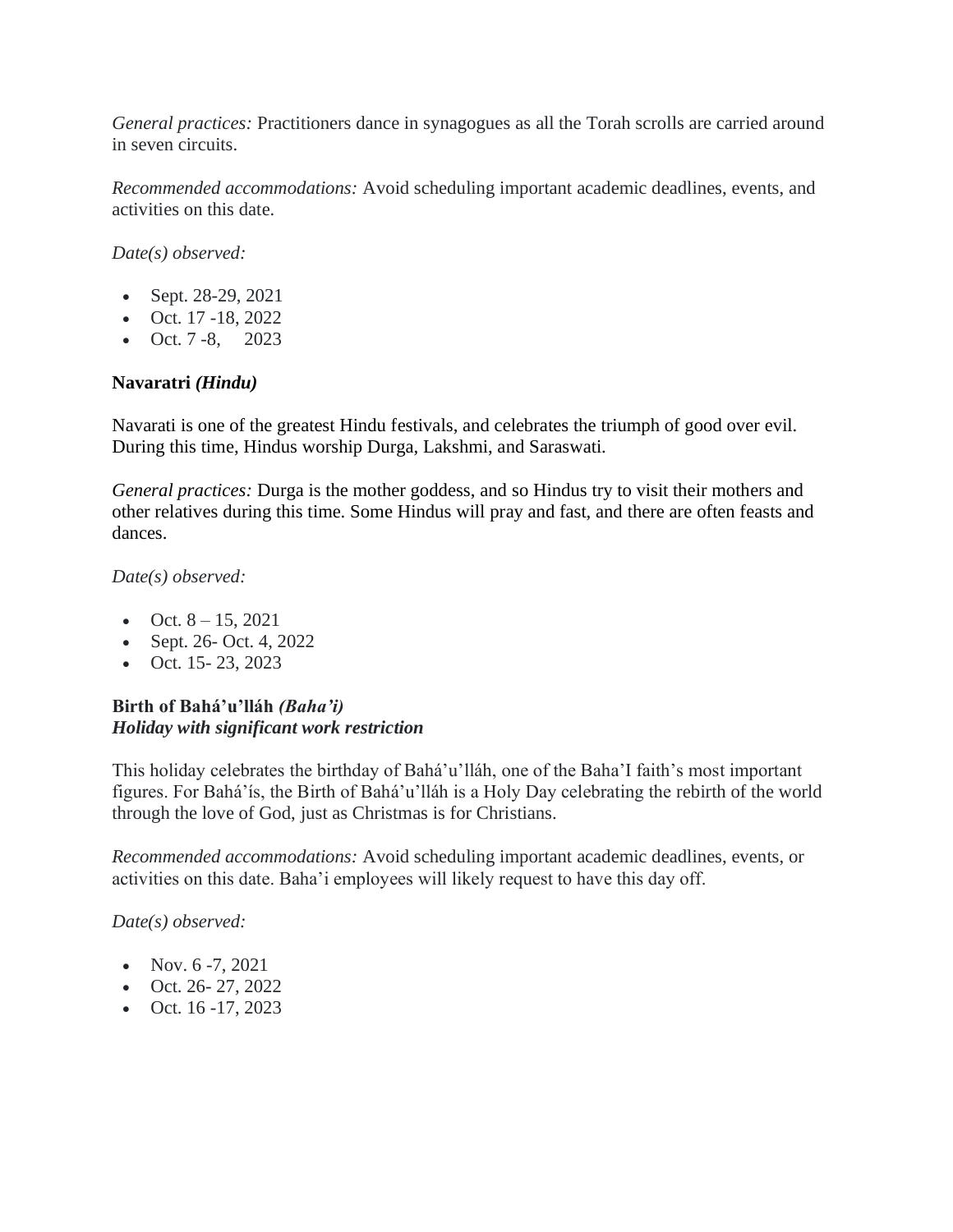### **Samhain** *(Pagan, Wiccan, Druid)*

One of the four "greater Sabbats" and considered by some to be the Wiccan New Year. A time to celebrate the lives of those who have passed on, welcome those born during the past year into the community, and reflecting on past relationships, events and other significant changes in life.

*General practices:* Paying respect to ancestors, family members, elders of the faith, friends, pets and other loved ones who have died.

*Date(s) observed:* 

- Oct. 31-Nov. 1, 2021
- Oct. 31-Nov. 1, 2022
- Oct. 31-Nov. 1, 2023

# **All Saints day (Christian/Roman Catholic)**

*Description***:** All Saints Day, also known as All Hallows' Day, Hallowmas, the Feast of All Saints, or Solemnity of All Saints, is a Christian festival celebrated in honor of saints known and unknown.

*General Practices***:** All Saints Day is a Holy Day of Obligation on the Catholic religious calendar, where practicing Catholics are required to attend Mass and have a day of rest.

*Recommended Accommodations***:** Academic accommodations may be required. Practicing Catholic students and employees may request this day off.

*Date(s) Observed:* November 1<sup>st</sup>. of each year.

# **Immaculate Conception of the Blessed Virgin Mary (Roman Catholic)**

*Description:* Catholics celebrate the Immaculate Conception of Mary. It is a dogma of the Catholic Church which states that Mary, mother of Jesus was conceived free of original sin. For Catholics throughout the world the celebration of the Immaculate Conception of Mary is a day of obligation.

*Date observed:* December 8 of each year.

### **Diwali** *(Hindu, Buddhist, Sikh, Jain) Holiday with significant work restriction*

Diwali, the Hindu "festival of lights," is an extremely popular holiday for multiple religions throughout southern Asia. Diwali extends over five days and celebrates the victory of good over evil. The Times of India described Diwali as "a reaffirmation of hope, a renewed commitment to friendship and goodwill, and a religiously sanctioned celebration of the simple." Fireworks, oil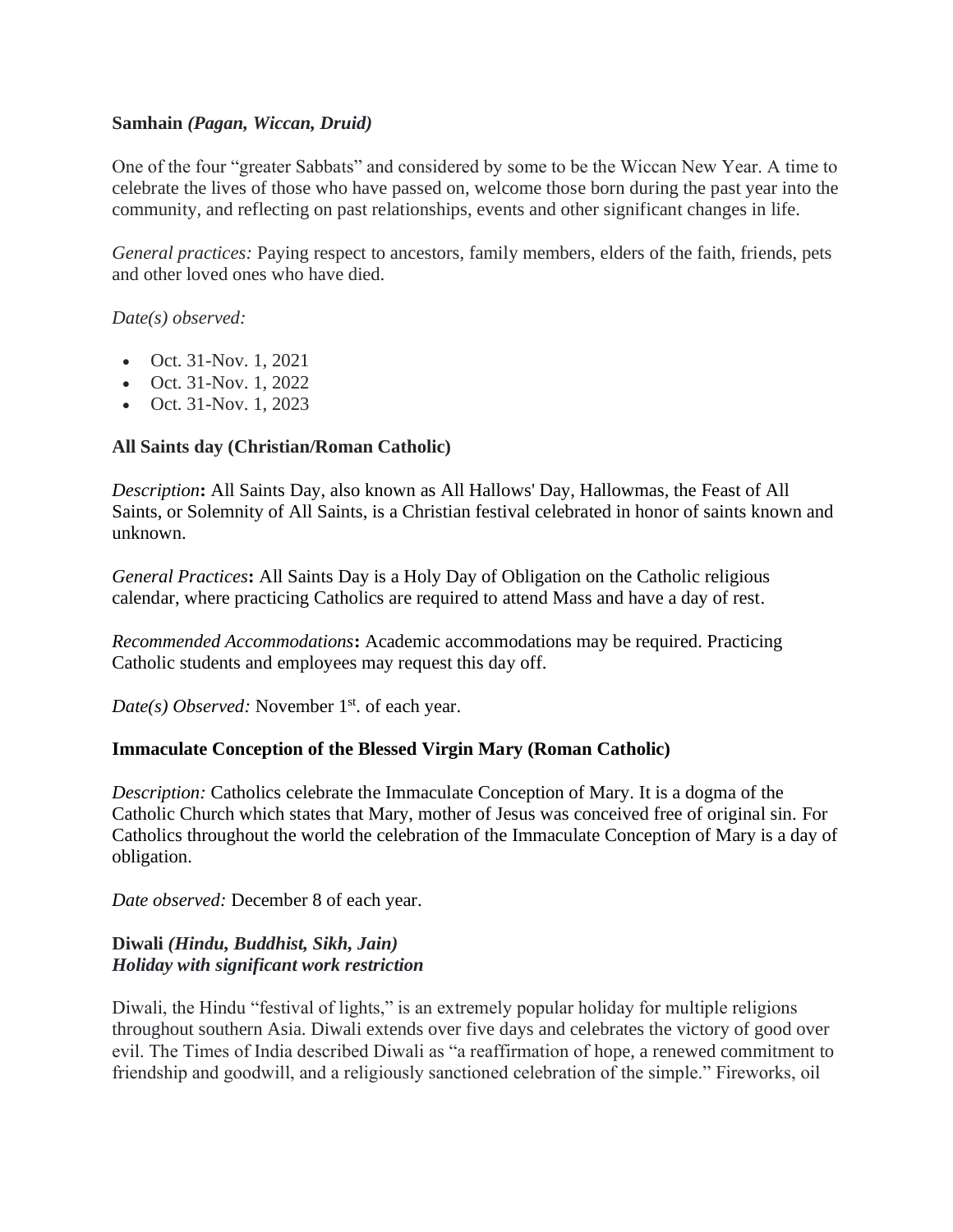lamps, and sweets are common, making this a favorite holiday for children. The lamps are lit to help the goddess Lakshmi find her way into people's homes.

*General practices:* Lighting oil lamps and candles, setting off fireworks and prayer.

*Recommended accommodations:* Avoid scheduling important academic deadlines, events, and activities on this date. Hindu employees will likely request to have this date off.

*Date(s) observed:*

- Nov.  $4, 2021$
- Oct. 24, 2022
- Nov.  $12, 2023$

### **Hanukkah/Chanukah** *(Jewish)*

Hanukkah is the Jewish festival of lights and lasts for eight days. Hanukkah commemorates the Jewish struggle for religious freedom. The history of the holiday involves a historic military victory in which a Jewish sect called the Maccabees defeated the Syrian Greeks. The celebration commemorates a miracle in which a sacred temple flame burned for eight days on only one day's worth of oil.

*General practices:* On each of the eight nights of Hanukkah, Jewish families light an additional candle of the menorah candelabrum until all eight candles are lit. Jews celebrate with food and song, as well as exchanging gifts for eight days.

*Date details:* Hanukkah begins at sundown on the first day.

*Date(s) observed:*

- Nov.  $28$  -Dec. 5,  $2021$
- Dec.  $18.-25.$  2022
- Dec.  $7 14$ , 2023

#### **Kwanzaa**

As an African American and Pan-African holiday celebrated by millions throughout the world African community, Kwanzaa brings a cultural message which speaks to the best of what it means to be African and human in the fullest sense. Given the profound significance Kwanzaa has for African Americans and indeed, the world African community, it is imperative that an authoritative source and site be made available to give an accurate and expansive account of its origins, concepts, values, symbols and practice. Dr. Maulana Karenga marked Kwanzaa as a cultural holiday, not a religious holiday, because he wanted all Africans across all faiths to be able to celebrate the holiday.

*\*To learn more about this cultural holiday, visit the [official Kwanzaa website.](http://www.officialkwanzaawebsite.org/)*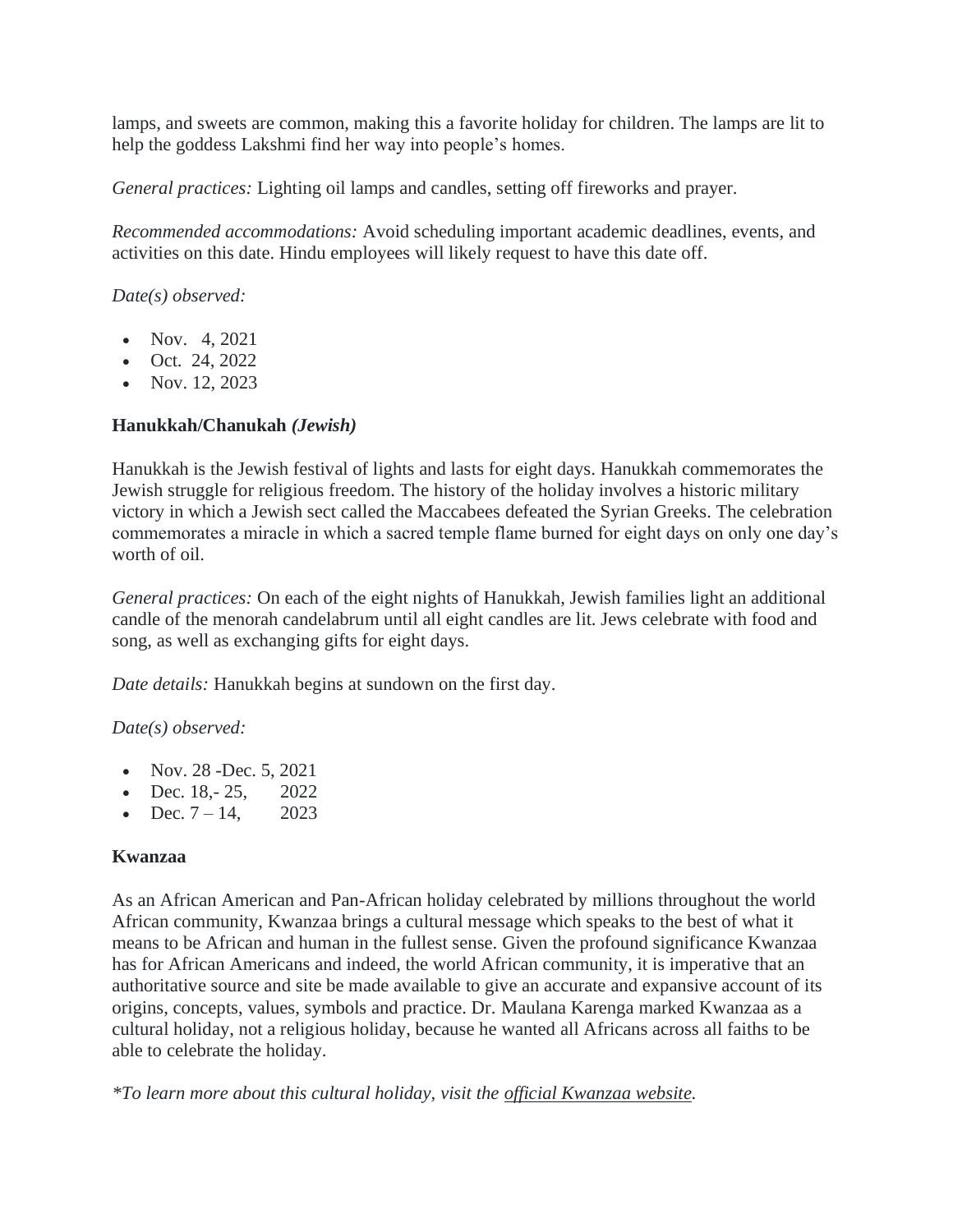*General Practices:* During the holiday, families and communities organize activities around the Nguzo Saba (The Seven Principles): Umoja (Unity), Kujichagulia (Self-Determination), Ujima (Collective Work and Responsibility), Ujamaa (Cooperative Economics), Nia (Purpose), Kuumba (Creativity) and lmani (Faith). Participants also celebrate with feasts (karamu), music, dance, poetry, narratives and end the holiday with a day dedicated to reflection and recommitment to The Seven Principles and other central cultural values. (\*Information from the [official Kwanzaa website.](http://www.officialkwanzaawebsite.org/))

*Date Details*: Kwanzaa is celebrated each year from Dec. 26 through Jan. 1.

### *Date(s) Observed:*

- Dec. 26, 2021-Jan. 1, 2021
- Dec. 26, 2022-Jan. 1, 2022
- Dec. 26, 2023-Jan. 1, 2023

### **Yule/Midwinter/Alban Arthan/Winter Solstice** *(Pagan, Wiccan, Druid)*

The longest night of the year followed by the sun's "rebirth" and lengthening of days. In most traditions, Yule is celebrated as the rebirth of the Great God, who is viewed as the newborn solstice sun. Some Pagans consider Yule to be the beginning of the New Year. One of the eight major annual sabbats or festivals.

*General practices:* Burning the Yule log is an act of faith and renewal that, indeed, the light, and the warmth will return.

*Date(s) observed:*

- Dec. 22, 2021-Jan. 1, 2022
- Dec. 22, 2022-Jan. 2, 2023
- Dec. 22, 2023-Jan. 2, 2024

# **Christmas** *(Christian — Roman Catholic and Protestant) Holiday with significant work restriction*

Christmas is an annual celebration commemorating the birth of Jesus of Nazareth, the Messiah whose message and self-sacrifice began the Christian religion.

*General practices:* Many celebrate this holiday by giving gifts, attending church services, decorating Christmas trees and visiting family.

*Date details:* Begins at sundown on Dec. 24 annually and continues with all day celebration on Dec. 25.

*Recommended accommodations:* This is a national holiday in the United States, so special accommodations are not required.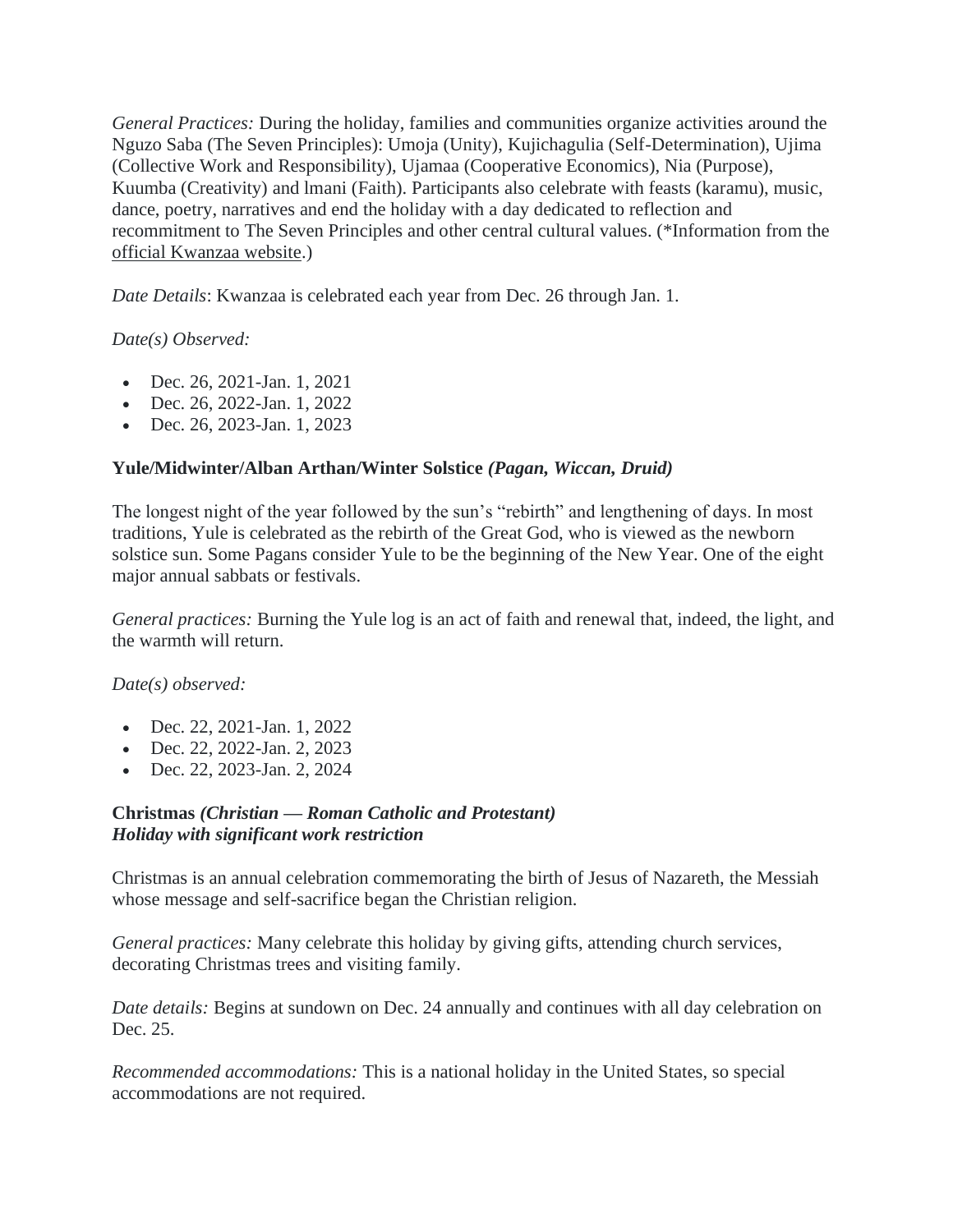# *Date(s) observed:*

- Dec. 24-25, 2021
- Dec. 24-25, 2022
- Dec.  $24-25$ ,  $2023$

# **Gantan-sai** *(Shinto) Holiday with significant work restriction*

Gantan-sai is the annual New Year festival of the Shinto religion.

*General practices:* Practitioners pray for inner renewal, prosperity, and health, as well as visiting shrines and visiting friends and family.

*Recommended accommodations:* Avoid scheduling important academic deadlines, events and activities on this date (work holiday).

*Date(s) observed:* 

- Jan. 1, 2021
- Jan. 1, 2022
- Jan. 1, 2023

# **Epiphany/Twelfth Night/Three Kings Day** *(Christian — Roman Catholic and Protestant)*

This date is also known as Befana Day; commemorates the revelation of God through Jesus Christ and marks the time the three wise men arrived in Bethlehem and presented gifts to the baby Jesus.

*Date observed:* Jan. 6 of each year.

#### **Christmas** *(Eastern Orthodox Christian) Holiday with significant work restriction*

Christmas is an annual celebration commemorating the birth of Jesus of Nazareth, the Messiah whose message and self-sacrifice began the Christian religion.

*General practices:* Many celebrate this holiday by attending church services, holding celebratory meals, and visiting family.

*Recommended accommodations:* Academic student accommodations may be required. Eastern Orthodox employees will probably request this day off.

*Date(s) observed:* 

• Jan. 7, 2021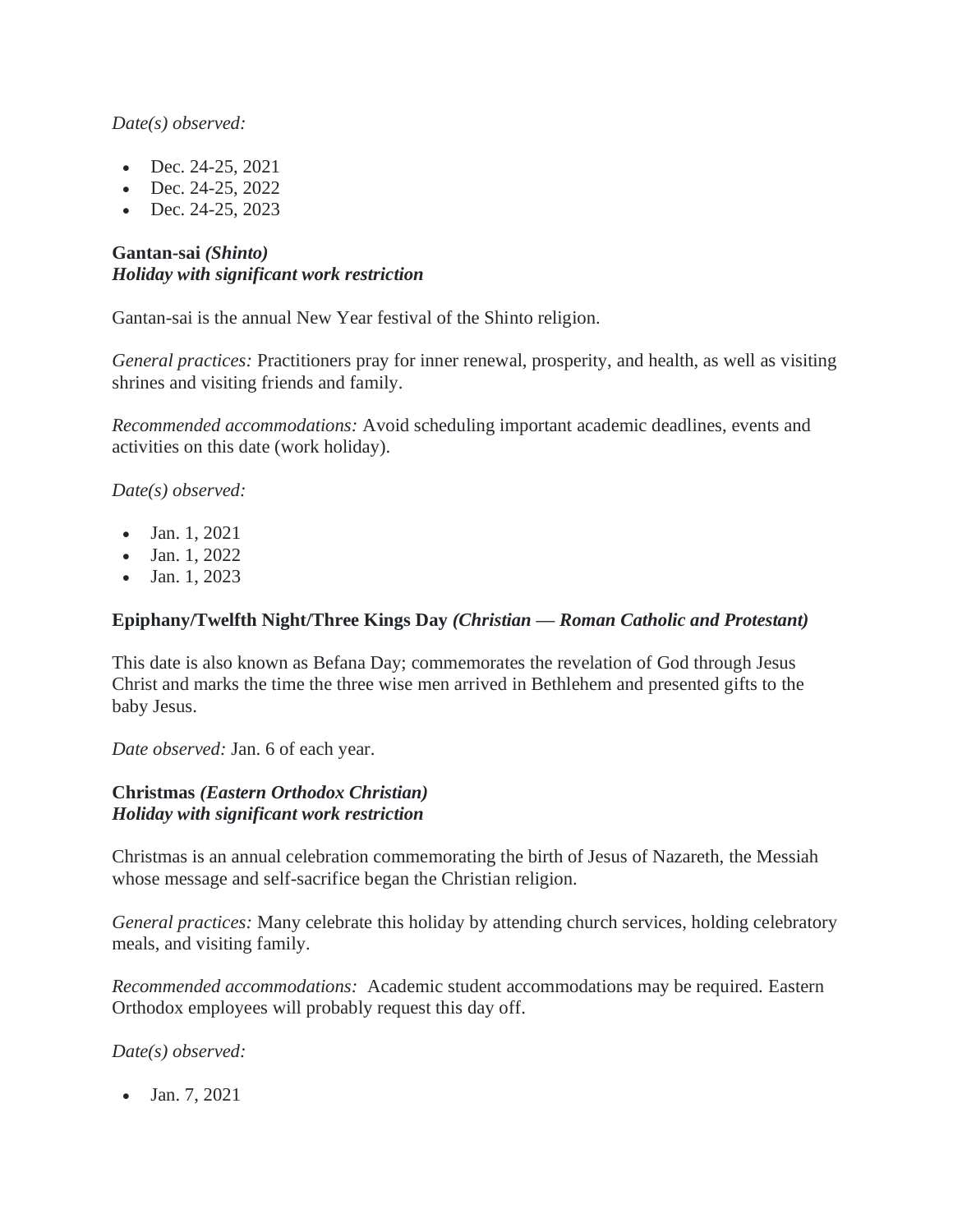- Jan. 7, 2022
- Jan. 7, 2023

#### **Imbolc/Candlemas** *(Pagan, Wiccan, Druid)*

Also referred to as the Feast of Pan, Feast of Torches, Feast of Waxing Lights, and Oimele. Celebrates the coming of spring and recovery of the Earth Goddess after giving birth to the Sun God at Yule. For many traditions, a time for initiations, re-dedication and pledges for the coming year. One of the four "greater Sabbats."

*General practices:* Activities might include making candles, reading poetry and telling stories.

#### *Date(s) observed:*

• Feb. 1-2, of each year.

#### **Setsubun-sai** *(Shinto)*

Setsubun-sai marks the beginning of spring, and is known as the "bean-throwing festival." The faithful scatter roasted beans to bring good luck to the new season.

#### *Date(s) observed:*

• Feb. 3, of each year.

### **Chinese New Year (***Confucian, Taoist, Buddhist) Holiday with significant work restriction*

This is the most important of traditional Chinese holidays.

*General practices:* Families gather together to spend the evening preparing boiled dumplings and festive meals and giving of money to children in red envelopes.

*Date details:* Corresponds to the New Moon in Aquarius, which can fall from late January to mid-February.

*Recommended accommodations:* Avoid scheduling important academic deadlines, events, and activities on this date. Many Chinese employees will probably request this day off.

- Jan. 31- Feb. 6, 2022
- Jan.  $21 27$ , 2023
- Feb. 9 15, 2024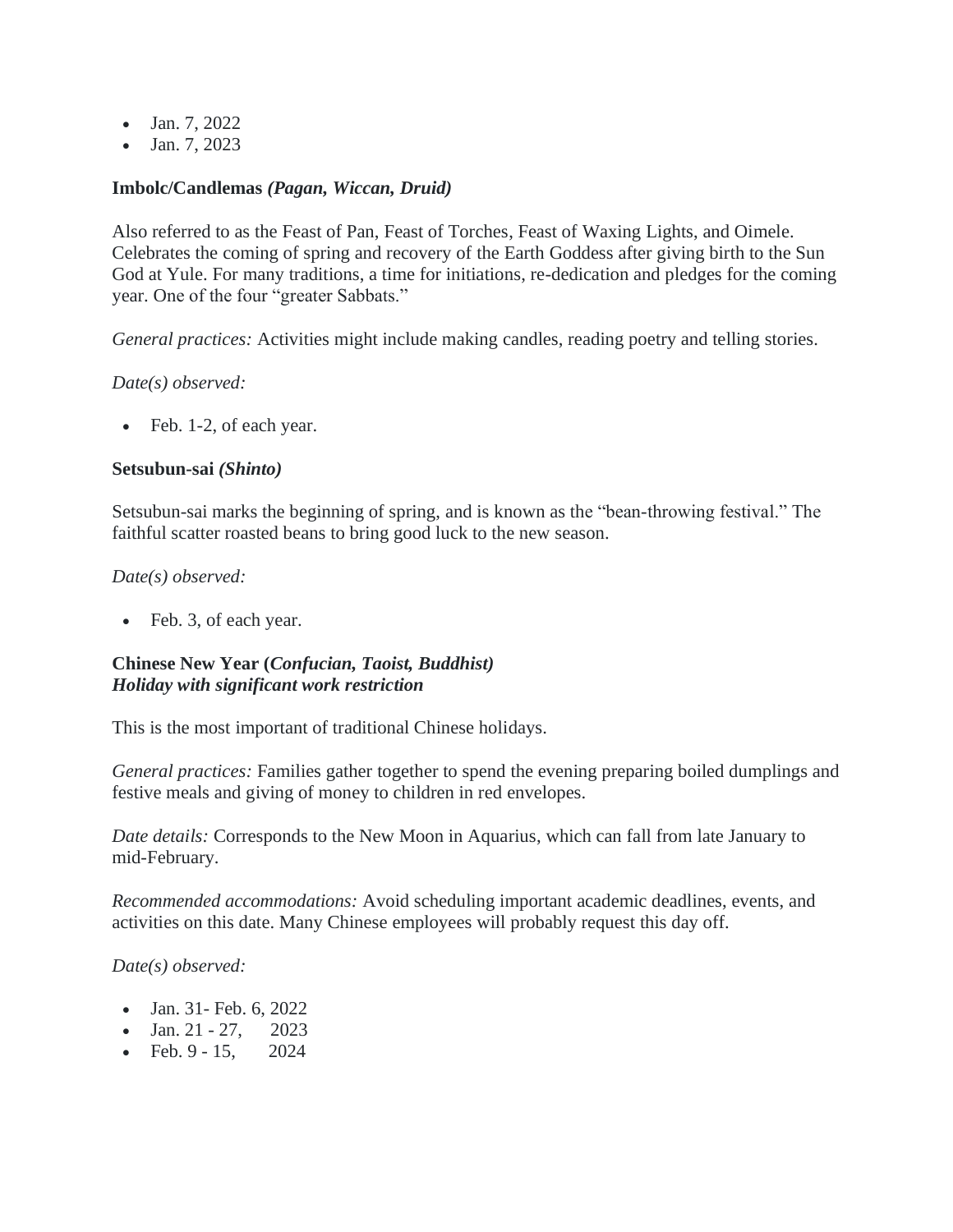# **Magha Puja Day** *(Buddhist)*

Magha Puja Day commemorates an important event in the life of the Buddha, in which the four disciples traveled to join the Buddha.

*Date(s) observed:*

- Feb. 16, 2022
- March6, 2023

### **Ash Wednesday** *(Christian — Roman Catholic and Protestant)*

This is the first day of Lent, the period of 40 days before Easter in which many Christians sacrifice ordinary pleasures to reflect on Christ's sacrifice.

*General practices:* On this day, there are special church services and the faithful wear a cross of ashes marked on foreheads. Most Christians abstain from red meat on this day.

*Recommended accommodations:* Provide food accommodation as requested; prohibitions include animal products.

*Date(s) observed:*

- March 2, 2022
- Feb. 22, 2023
- Feb. 14, 2024

# **Holi** *(Hindu)*

Also known as the "Festival of Colors," this holiday can be traced to Hindu scriptures commemorating good over evil. This date is also a celebration of the colorful spring and a farewell to the dull winter.

*General practices:* Hindus often sprinkle colored water and powder on others and celebrate with bonfires and lights, signifying victory of good over evil.

*Date details:* Celebrated at the end of the winter season on the last full moon day of the lunar moon in late February or early March.

- March 17- 18, 2022
- March 6-7, 2023
- March 25 26, 2024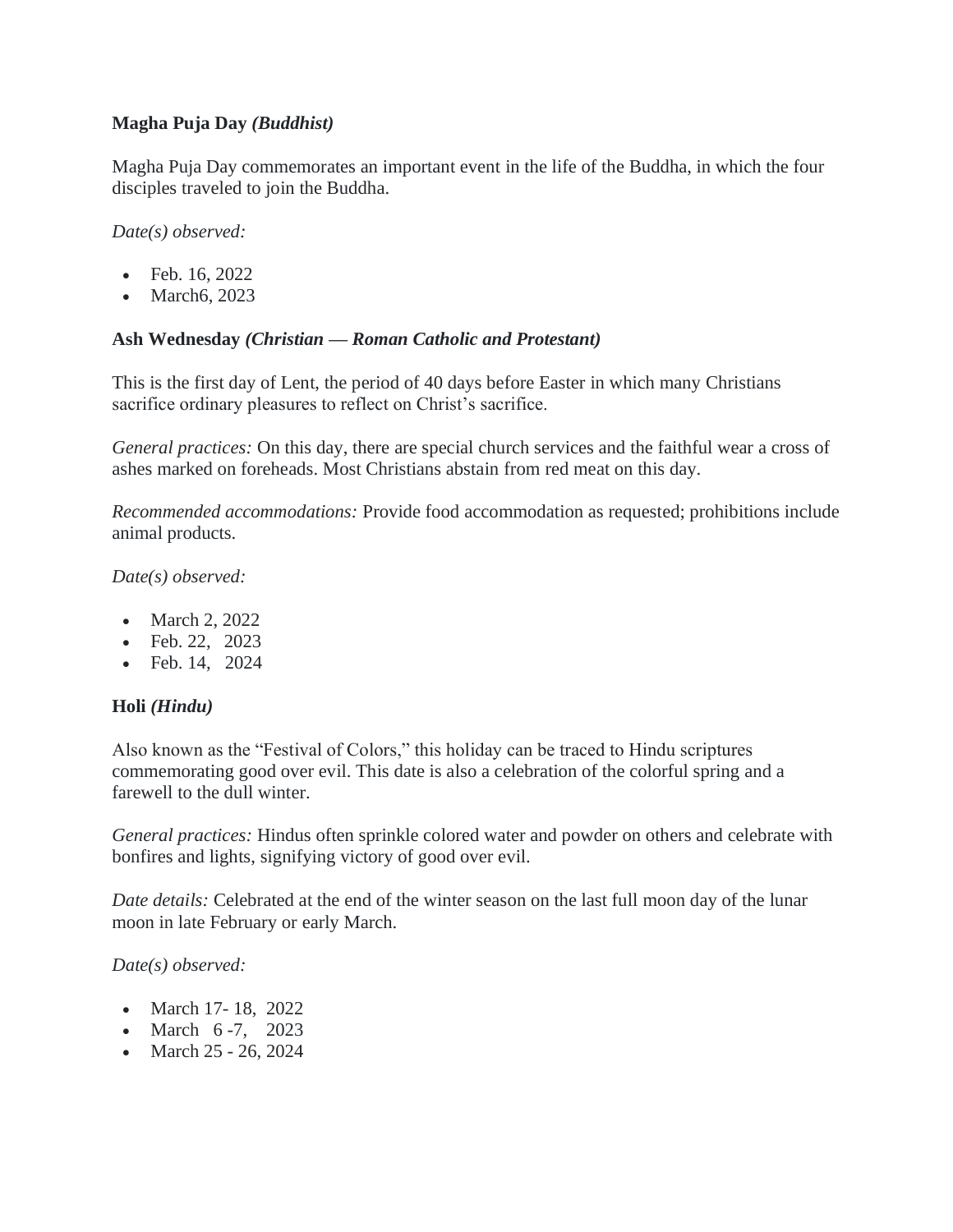### **Purim** *(Jewish)*

Purim commemorates the time when the Jews were living in Persia and were saved by the courage of a young Jewish woman called Esther.

*General practices:* Many Jews hold carnival-like celebrations on Purim, dressing in costumes, and read the Book of Esther. Triangular fruit-filled pastries are eaten in opposition to the villain Haman, who wore a three-cornered hat.

*Recommended accommodations:* Purim is not subject to the restrictions on work that affect some other holidays; however, some sources indicate that Jews should not go about their ordinary business at Purim out of respect for the festival.

#### *Date(s) observed:*

- March 16 18, 2022
- Feb.  $6 8$ , 2023
- March 23-25, 2024

### **Ostara/Alban Eilir/Spring Equinox** *(Pagan, Wiccan, Druid)*

Also known as Eostre. Regarded as a time of fertility and conception. In some Wiccan traditions, it is marked as the time when the Goddess conceives the God's child, which will be born at the winter solstice. One of eight major annual sabbats or festivals.

*General practices:* Lighting fires to commemorate the return of light in the spring and to honor the God and Goddess. Coloring eggs as a way of honoring fertility is also practiced.

*Date(s) observed:* March 20 of each year.

#### **Naw Ruz** *(Baha'i)*

This is the Baha'i New Year, a traditional celebration in Iran adopted as a holy day associated with Baha'i. It is a celebration of spring and new life.

*General practices:* Festive music dancing, prayers, meetings, meals. Begins at sundown.

*Date(s) observed:* March 20-21, of each year.

#### **Palm Sunday** *(Christian — Roman Catholic, Protestant, Eastern Orthodox Christianity)*

A commemoration of Jesus' entry into Jerusalem as crowds lined his path with palm fronds

*General practices:* Prayer, distribution of palm leaves commemorating Jesus' entry into Jerusalem prior to his crucifixion.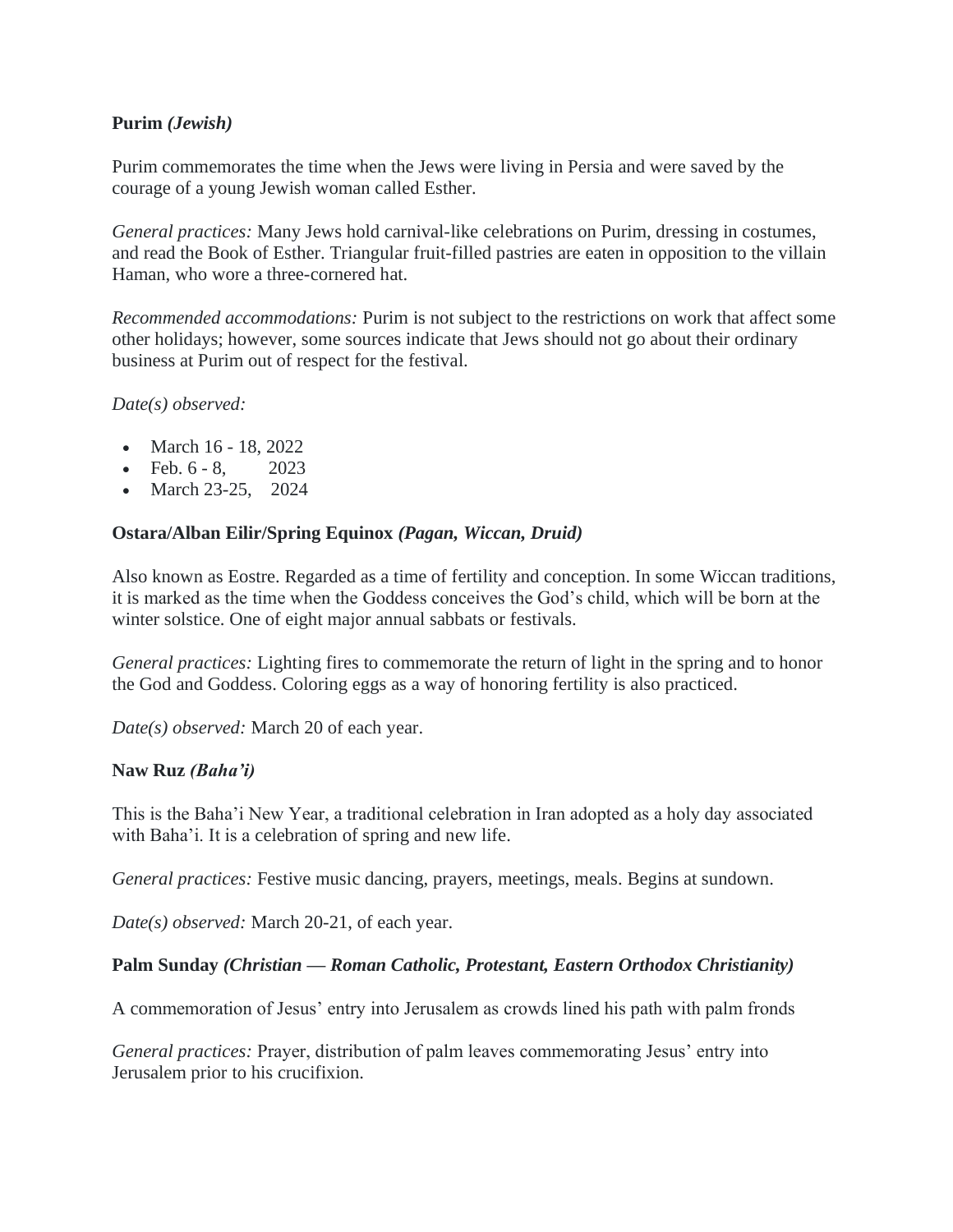# *Date(s) observed:*

- April 10, 2022
- April 2, 2023
- March 24, 2024

# **Buddha Day/Visakha Puja** *(Buddhist)*

This holiday is traditionally known as Buddha's birthday. It is the major Buddhist festival, commemorating the birth, enlightenment and death of the Buddha.

*General practices:* Buddhists often decorate their homes and visit their local temples. Observers are encouraged to refrain from slaughtering and to avoid eating meat on this date.

*Recommended accommodations:* Provide food accommodation as requested, and offer vegetarian options when planning menus for events on this date.

*Date(s) observed:*

- May 15-16, 2022
- May 5, 2023
- May 22, 2024

# **Pesach/Passover** *(Jewish) Holiday with significant work restriction*

Pesach is a week-long observance commemorating the freedom and exodus of the Israelites (Jewish slaves) from Egypt during the reign of the Pharaoh Ramses II (one of three pilgrimage festivals).

*General practices:* Family gatherings, ritualized meals called Seders, reading of the Haggadah, lighting of Yahrzeit memorial candle at sundown on the last night of Passover.

*Date details:* Begins at sundown.

*Recommended accommodations:* Avoid scheduling important academic deadlines, events and activities on the first two and last two days of the holiday.

- April 15-23, 2022
- April 5-13, 2023
- April 22-30, 2024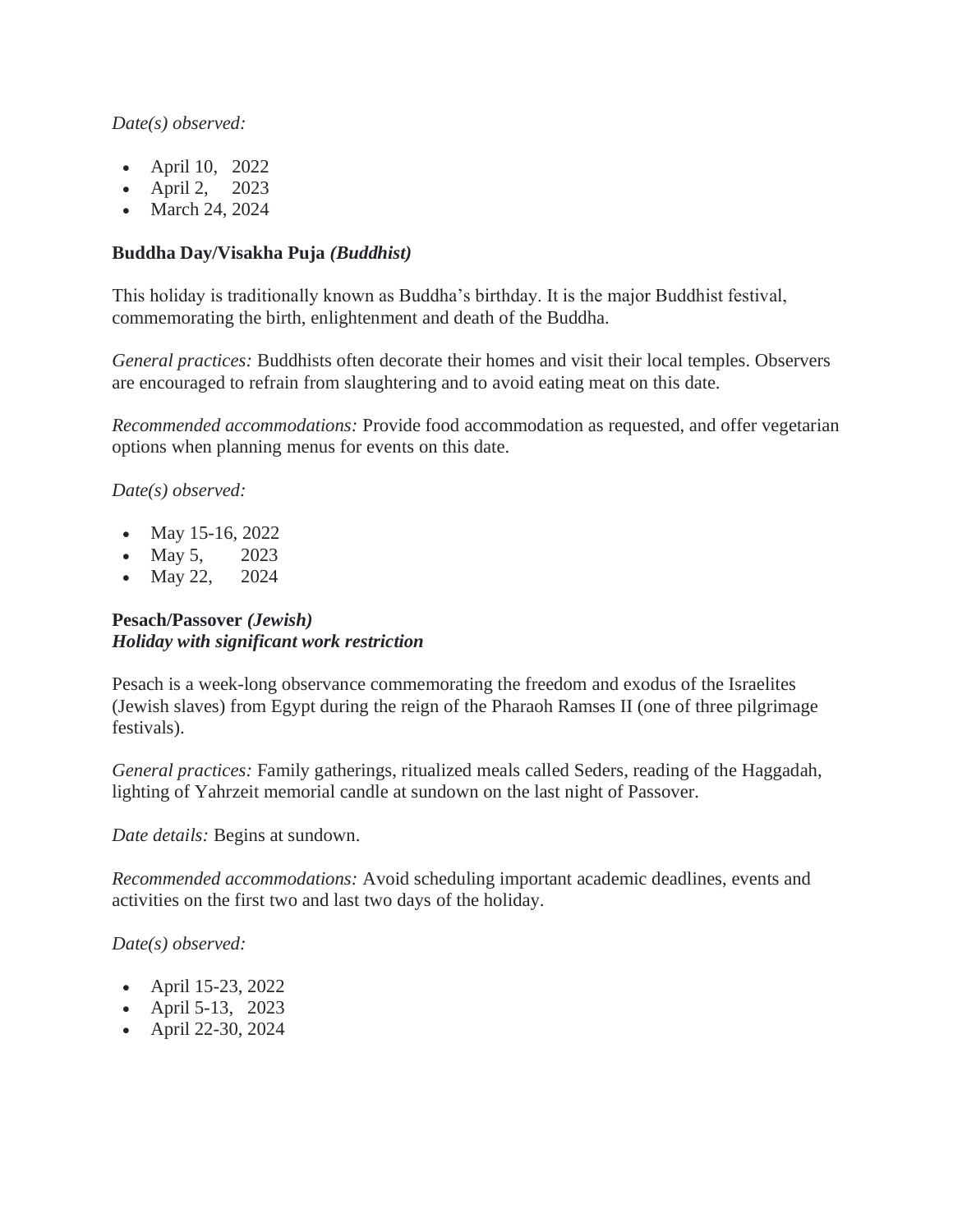### **Maundy Thursday** *(Christian — Roman Catholic and Protestant)*

Thursday before Easter, commemorates the Last Supper of Jesus with the Apostles.

*General practices:* Prayer, Communion (Eucharist), meals, and foot-washing ceremonies among some Christian denominations.

*Date details:* Always falls on the Thursday before Easter Sunday.

*Date(s) observed:*

- April 14, 2022
- April 6, 2023
- March 28, 2024

#### **Good Friday** *(Christian — Roman Catholic and Protestant)*

Friday before Easter, commemorates the crucifixion of Jesus Christ; among some sects of Christianity and in many countries marks a day of fasting.

*General practices:* Prayer, fasting, and noon or afternoon services in some Christian denominations.

*Date details*: Always falls on the Friday before Easter Sunday.

*Recommended accommodations:* Avoid scheduling important academic deadlines, activities and events on this date.

*Date(s) observed:*

- April 15, 2022
- April 7, 2023
- March 29, 2024

#### **Holy Friday/Good Friday** *(Eastern Orthodox Christian)*

Friday before Easter commemorates the crucifixion of Jesus Christ among some sects of Christianity, and in many countries, marks a day of fasting.

*General practices:* Prayer, fasting, confession, and church services as well as the wrapping or dying of eggs (often red) in preparation for Easter Sunday.

*Recommended accommodations:* Avoid scheduling important academic deadlines, events and activities on the date.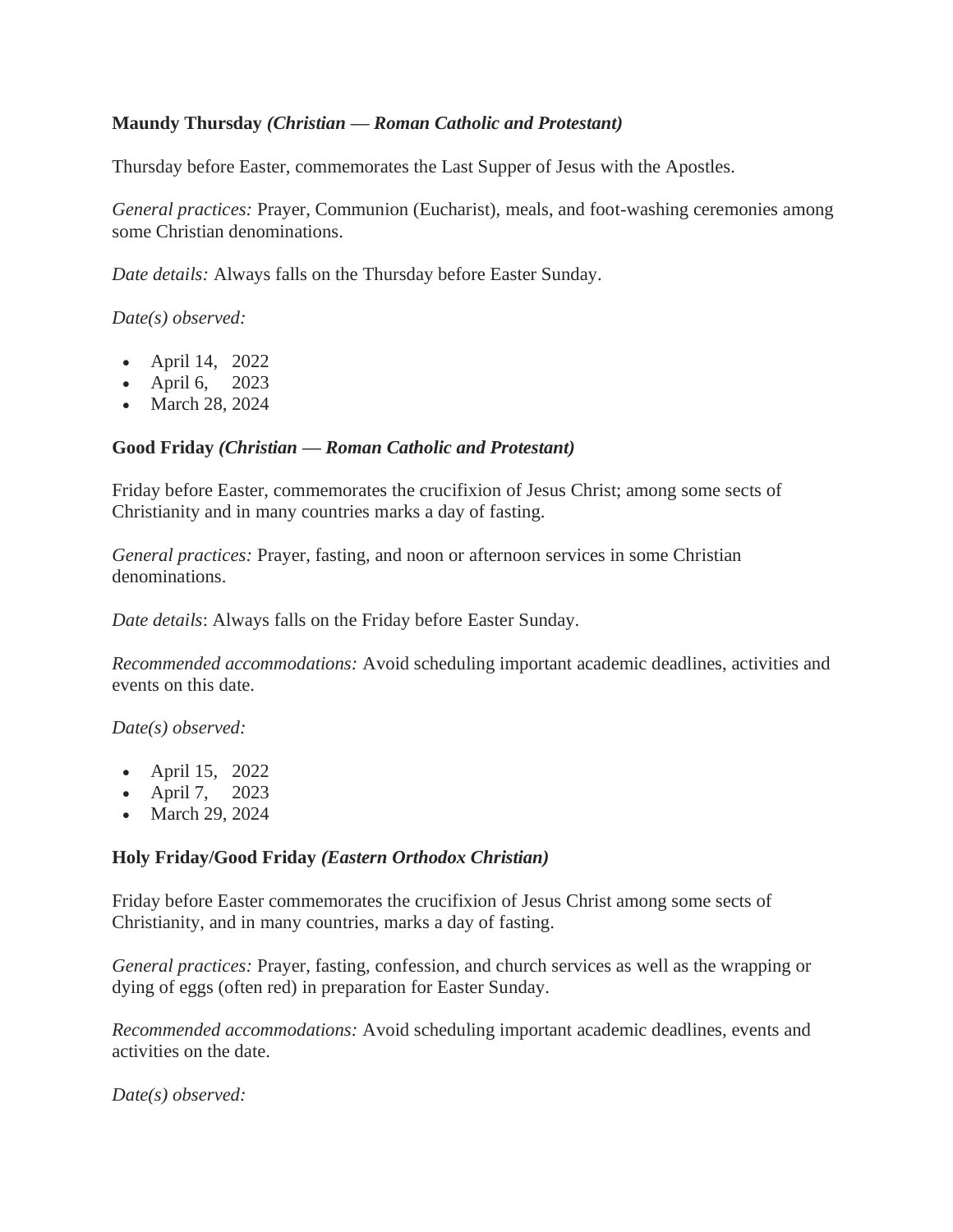- April 22, 2022
- April 14, 2023
- May 3, 2024

### **Easter** *(Christian — Roman Catholic and Protestant) Holiday with significant work restriction*

Annual commemoration of the resurrection of Jesus Christ.

*General practices:* Celebratory meals, family gatherings, distribution of colored eggs, baskets and chocolate bunnies. It is a celebration of renewal.

*Date(s) observed:*

- April 17, 2022
- April 9, 2023
- March 31, 2024

#### **Vaisakhi** *(Sikh)*

Vaisakhi is the Sikh new-year festival and commemorates 1699, the year Sikhism was born. Vaisakhi is also a long-established harvest festival.

*General practices:* There are often parades, dancing, and singing throughout the day. These celebrations involve music, singing, and chanting of scriptures and hymns.

*Date(s) observed:*

- April 13, 2022
- April 14, 2023
- April 13, 2024

### **Pascha/Easter** *(Eastern Orthodox Christian) Holiday with significant work restriction*

Annual commemoration of the resurrection of Jesus Christ

*General practices:* Celebratory meals, family gatherings, distribution of colored eggs and baskets of breads, meats, eggs, cheeses and other foods. It is a celebration of renewal.

- April 24, 2022
- Abril 16, 2023
- May 5, 2024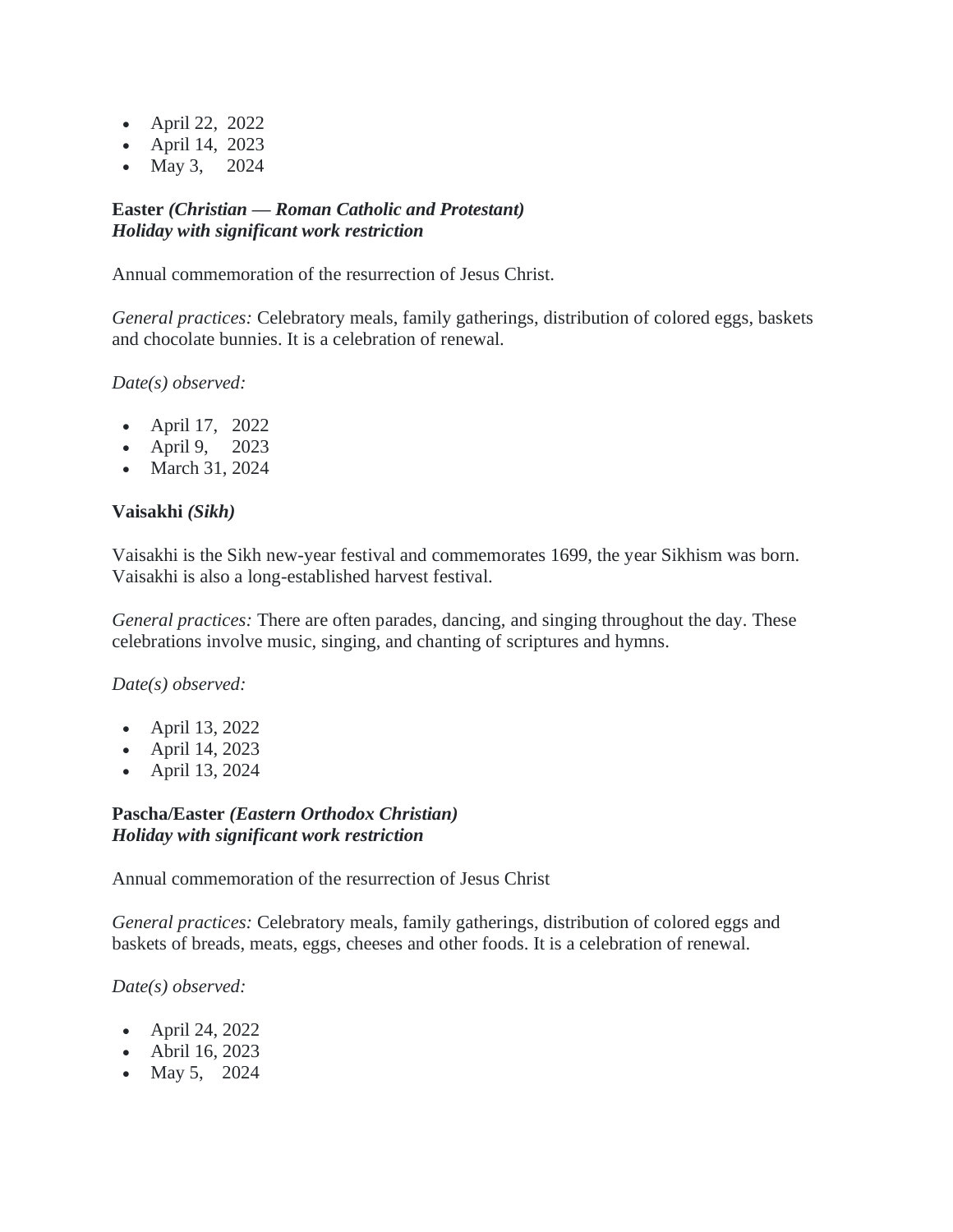# **Yom HaSho'ah** *(Jewish)*

Holocaust Remembrance Day; a day to remember the lives and names of Jewish victims and activists of the Holocaust.

*General practices:* Ceremonies or events to remember Holocaust victims who died during World War II. Activities may include lighting memorial candles and reciting the Kaddish, which is a prayer for the departed.

*Date details:* Begins at sundown.

*Recommended accommodations:* This is not a work holiday. Academics and work are permitted.

*Date(s) observed:*

- April 27-28, 2022
- April 17-18, 2023
- May 5-6, 2024

### **Ramadan** *(Islamic)*

Ramadan is an occasion to focus on faith through fasting and prayer and is one of the most important Muslim holidays. Ramadan is notable because the Qur'an was first revealed during this month, and Muslims see the Qur'an as the ultimate form of guidance for mankind. The night that the Qur'an was revealed to Muhammad is called Lailat ul Oadr, and standing in prayer this one night is thought to eclipse months of worship.

*General practices:* Fasting is required during the entire month of Ramadan. Muslims refrain from food and beverages during the daylight hours, and smoking and sexual relations are forbidden. Worshipers break the fasting each night with prayer, reading of the Qu'ran, and a meal called the iftar. In addition, many Muslims also attend night prayers at Mosques. Muslims also believe that their good actions bring a greater reward during this month than any other time of the year, so almost all Muslims try to give up bad habits during Ramadan.

*Date details:* Dates are determined by the lunar calendar. Lunar calendars can vary based on region and practice. The observed date marks the beginning of a 30-day observation.

*Recommended accommodations:* If possible, avoid scheduling major academic deadlines during this time. Be sensitive to the fact that students and employees celebrating Ramadan will be fasting during the day (continuously for 30 days) and will likely have less stamina as a result. If planning an evening event, provide food accommodations if requested (Islamic dietary restrictions apply).

#### *Date(s) observed:*

• April 2-May 1, 2022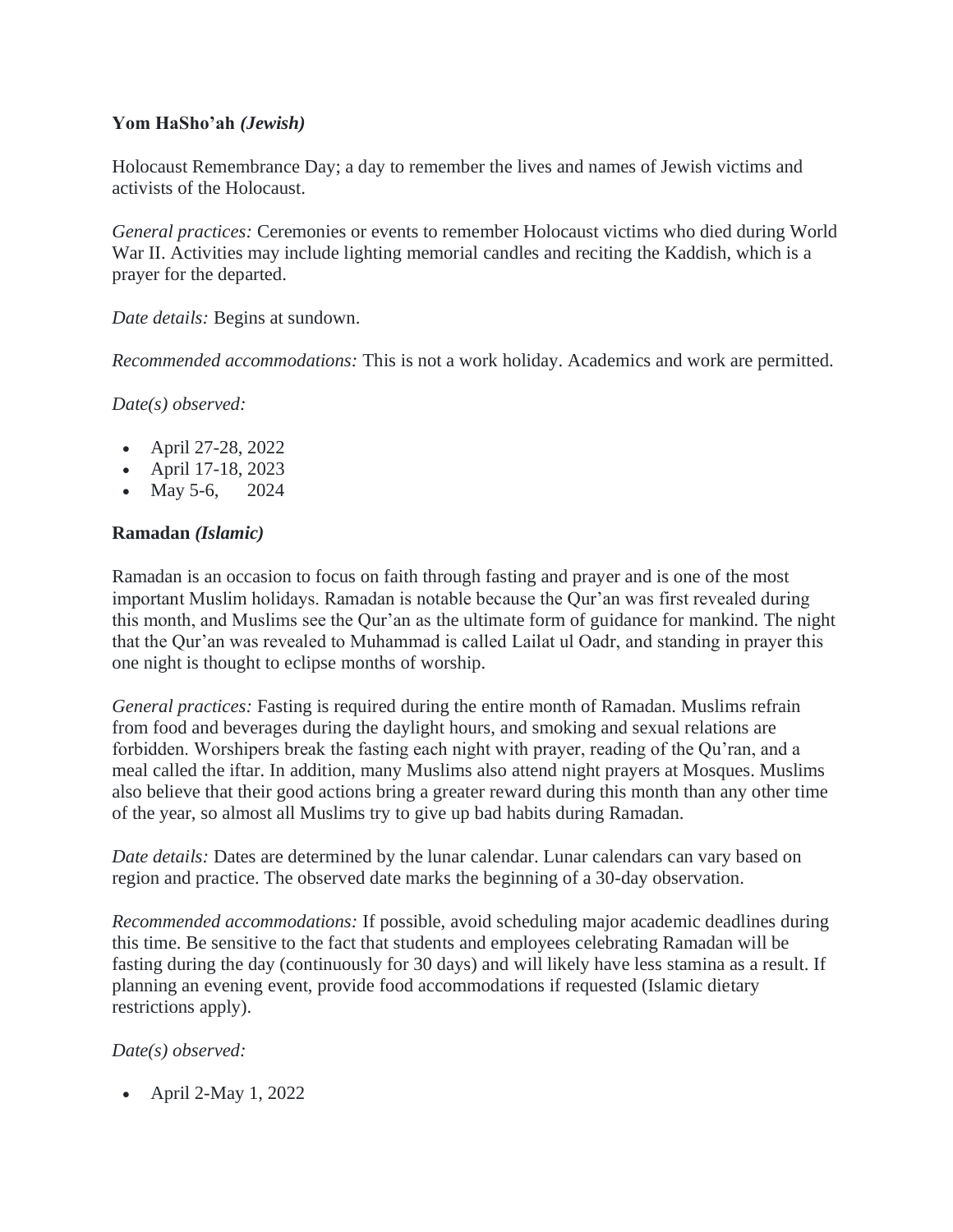- March 22- April 20, 2023
- March 10- April 8, 2024

#### **Beltane** *(Pagan, Wiccan, Druid)*

The fire festival that celebrates the coming of summer and the fertility of the coming year. One of the eight major annual sabbats or festivals.

*General practices:* Jumping the balefire, dancing around the MayPole.

*Date(s) observed:*

• May 1 of each year.

# **Eid al-Fitr** *(Islamic) Holiday with significant work restriction*

Eid al-Fitr means "break the fast" and is the last day of Ramadan, marking the end of a month of fasting. The phrase commonly used by Muslims to wish someone a happy Eid is "Eid Mubarak," which translates to "Blessed Eid" in Arabic.

*General practices:* Muslims often pray, exchange gifts, give money to children, feast, and celebrate with friends and family.

*Date details:* Dates are determined by the lunar calendar. Lunar calendars can vary based on region and practice. Eid al Fitr is a three day celebration and begins at sundown.

*Recommended accommodations:* Avoid scheduling important academic deadlines, events, or activities on this date. Employees will likely ask to take a vacation day on this day, and that request should be granted if at all possible. If planning an evening event, provide food accommodations if requested (Islamic dietary restrictions apply).

*Date(s) observed:*

- May 2-3, 2022
- April 21-22, 2023
- April 9-10, 2024

### **Shavuot** *(Jewish) Holiday with significant work restriction*

Commemorates receipt of the Torah on Mount Sinai (two of three pilgrimage festivals).

*General practices:* Evening of devotional programs and studying the Torah, lighting of Yahrzeit memorial candle at sundown on the second night of Shavuot.